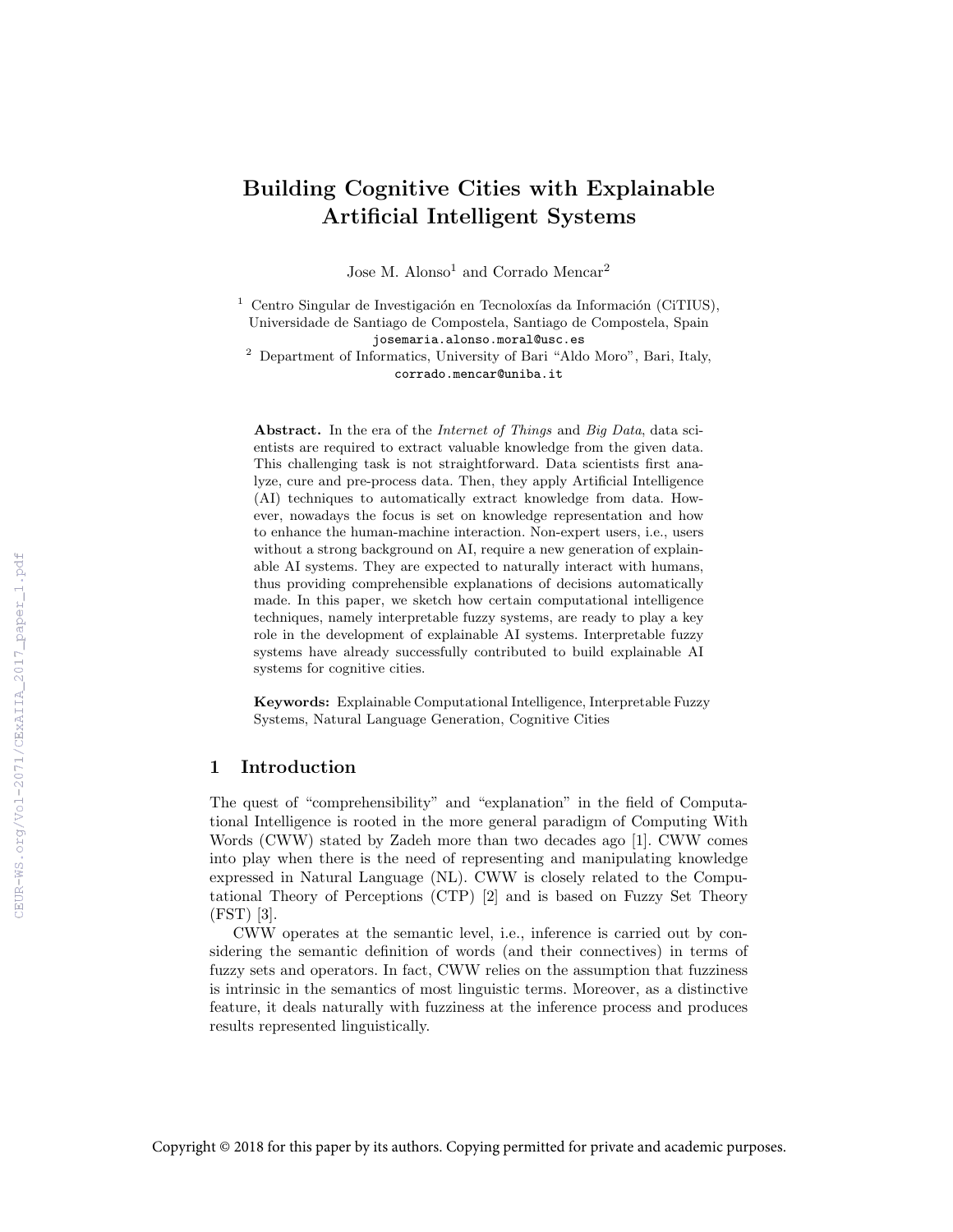Fuzzy (rule-based) systems use CWW to represent linguistic knowledge and carry out approximate reasoning under imprecision and uncertainty, which makes their use appealing in many application domains. Interpretable fuzzy systems (IFS) are fuzzy systems whose behavior is human-centric, i.e., they can be easily understood, trusted on or accounted for human beings. IFS are especially appreciated in domains with advanced human-computer collaboration such as Medicine [4]. However, it is noteworthy that building IFS is a matter of careful design [5]. In a nutshell, interpretability is not granted by the adoption of FST, which represents a necessary yet not a sufficient requirement for CWW and human-centric computing [6]. Accordingly, fuzzy designers must look for a good interpretability-accuracy trade-off when designing fuzzy systems for specific applications.

IFS combined with NL generation techniques are a recent development [7], well suited to address one of the last challenges stated by the USA Defense Advanced Research Projects Agency (DARPA) [8]:

"Even though current AI systems offer many benefits in many applications, their effectiveness is limited by a lack of explanation ability when interacting with humans."

Notice that powerful AI techniques like Deep Learning [9] perform very well when dealing with low-level perceptions and pattern recognition tasks but the resulting models act as black boxes, i.e. their main drawback is their lack of explanation ability what makes them hard to be trusted by humans.

Black-box models are not suitable for Cognitive Cities. A Cognitive City [10] evolves from a smart city by introducing collaborative intelligence between the city and its citizens who are willing to produce and receive information (thus requiring mutual communication of information and knowledge between humans and machines). Accordingly, Cognitive Cities should be populated with explainable AI systems able to share with humans their view of the world.

In this paper, we will briefly describe the concept of Interpretability within CWW (Sec. 2), then we outline a novel framework to build explainable AI systems for Cognitive Cities, also enumerating some examples of applications where this framework has been applied (Sec. 3). Finally, Section 4 draws main conclusions and sketch future work.

## 2 Interpretability as Semantic Co-intension

Human perceptions are defined by intrinsic and extrinsic attributes regarding human senses (sight, smell, taste, touch and hearing). In addition, human pleasantness depends on what people experience (Perceptions), but also on what people expect (Cognitions) which is influenced by common and personal background (e.g., context or mood). In most cases, human beings use NL for describing their perceptions and for construing their experience [11].

The use of FST and CWW for designing comprehensible intelligent systems fits with the intuitive idea that many concepts represented in NL have a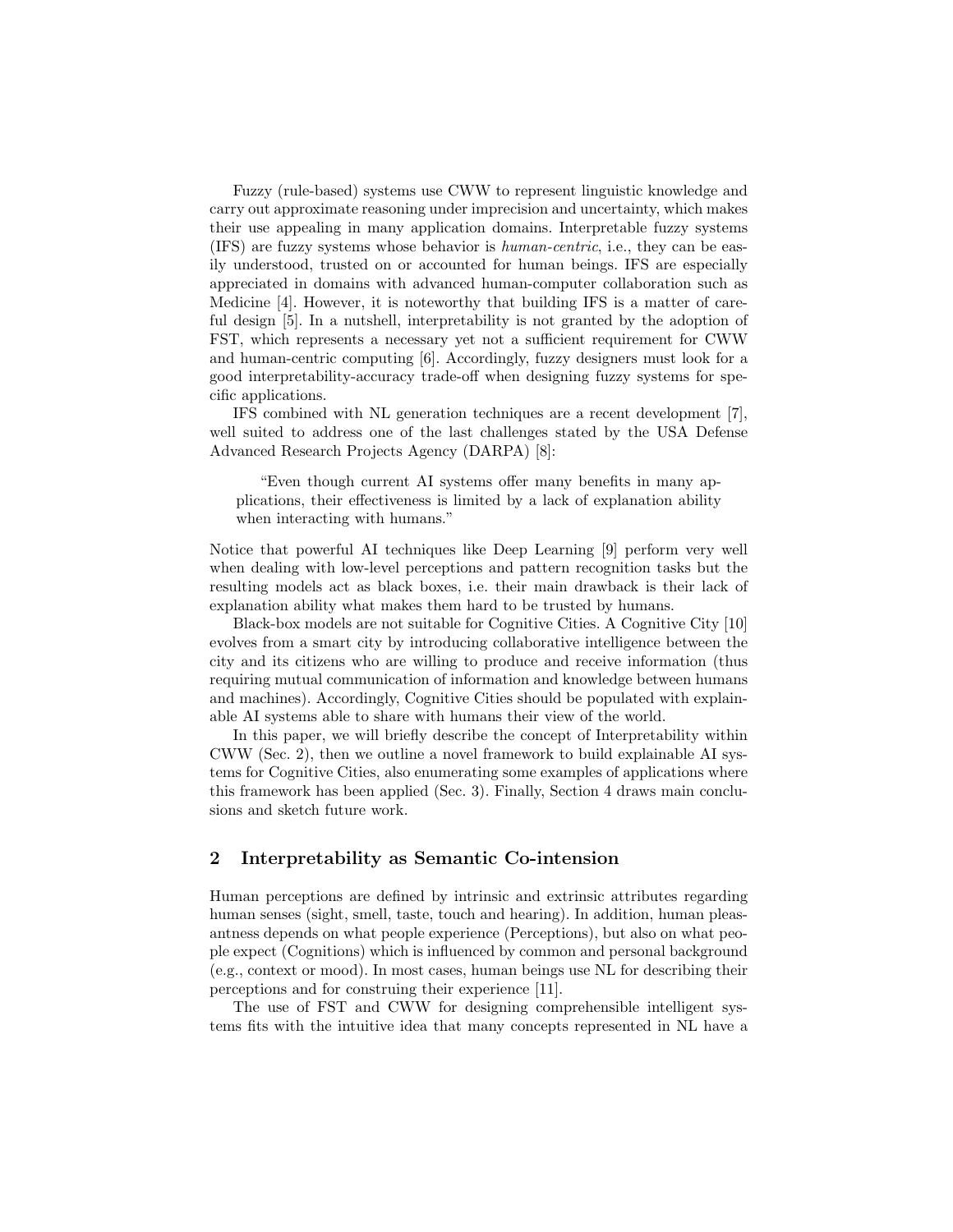

Fig. 1. Flow diagram of a perception-based system.

perception-based nature. An agent can perceive objects of the reality and associate them to concepts which can be verbalized by means of linguistic labels (see Fig. 1). On the one hand, perception is a cognitive act of transforming sensory data into mental representations. On the other hand, linguistic labels designate concepts which refer to the objects of the world. Fuzzy logic (in the wide sense) moves from the assumption that objects belong to a reality that is characterized by continuous features, which are perceived by sensors able to observe and process such continuity. In consequence, the concepts reflect the continuity of the reality and, therefore, accommodate the properties of graduality (because objects' features vary without sharp boundaries) and granularity (because each concept refers to a multitude of objects). Graduality and granularity are the key components of fuzzy sets which are the basic building blocks of several theories and methodologies, including CWW.

Thus, FST seems very suitable to formalize perception-based intelligent system which are interpretable to human beings. However, the use of FST to design intelligent systems is not enough to ensure interpretability. More than 30 years ago, Michalski introduced his "Comprehensibility Postulate" (CP) [12], which can be conveniently used as a starting point for discussing comprehensibility (or interpretability) in knowledge-based systems:

"The results of computer induction should be symbolic descriptions of given entities, semantically and structurally similar to those a human expert might produce observing the same entities. Components of these descriptions should be comprehensible as single chunks of information, directly *interpretable in natural language*, and should relate quantitative and qualitative concepts in an integrated fashion."

Notice that the CP was formulated without explicitly considering FST; nevertheless, it highlights several key-points that are worth observing. Firstly, the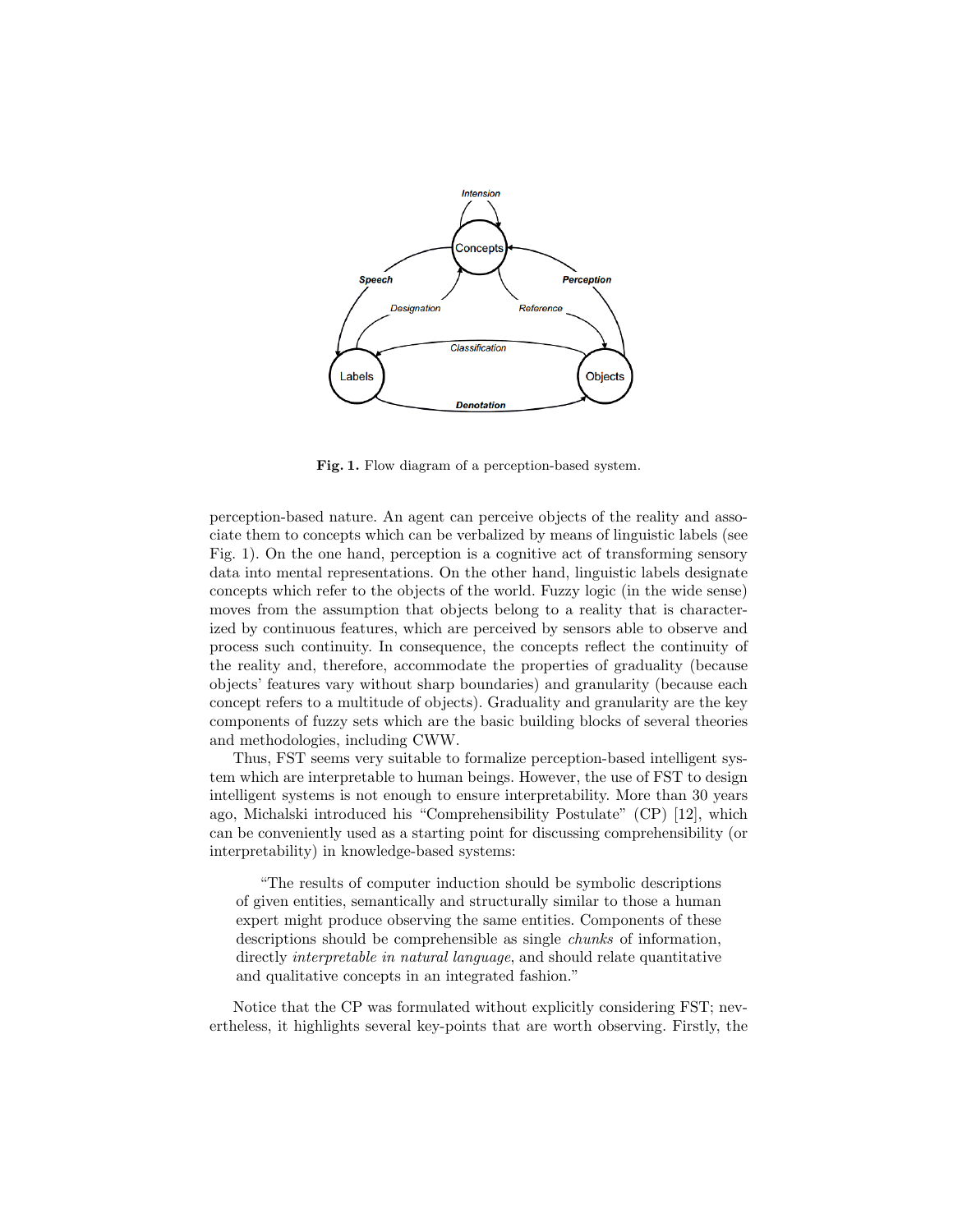human-centrality of the results of a computer induction process, which should be described symbolically as a necessary condition to communicate information. However, such symbols are not "empty", but they should represent chunks of information, namely, information granules, that are groups of data tied together by semantic relationships (e.g., proximity or similarity) [13, 14].

Moreover, such symbols should be directly interpretable in NL. However, this does not boil down to a simple selection of symbols within a corpus, i.e., a vocabulary made of NL terms for a specific domain. In fact, the CP requires the interpretation of symbols to be in NL. This is a requirement on the semantics of symbols and relations between them, i.e., on the information granules they denote. More precisely, on one hand information granules (resulting from computing processes) should conform with concepts a human can conceive; on the other hand, NL terms convey an implicit semantics (which depends also on the context), that is shared among all human beings speaking the same language. Therefore, a symbol coming from NL can be used to denote an information granule only if the implicit semantics of the symbol highly matches with the explicit semantics of the information granule.

This relation between both implicit and explicit semantics is called "semantic co-intension". It is inspired by the concept of model co-intension of Zadeh [15]:

"In the context of modeling, co-intension is a measure of proximity of the input/output relations of the object of modeling and the model. A model is co-intensive if its proximity is high."

We use the Zadeh's notion of co-intension to relate the semantics defined by information granules with the underlying semantics held by the used symbols: the results of an inductive process are interpretable if the explicit semantics embedded in the model is co-intensive with the implicit semantics inferred by the user while interpreting the model. In this sense, we think FST and CWW can naturally contribute to explainable AI.

#### 3 Explainable AI Systems for Cognitive Cities

The concept of "Cognitive City" was first introduced by Novak [16] and it emphasizes the role of learning, memory creation and experience retrieval as central processes for coping with current challenges of efficiency, sustainability and resilience [17]. In a Cognitive City, an intelligent and distributed collaboration takes place between the city and its citizens who act as "sensors" as well as "recipients". Thus, it arises a novel form of intelligence, which may be called "collaborative intelligence", where people and machines collaborate to solve complex problems [18]. Of course, effective human-machine communication requires mutual understanding. To achieve this goal, a Cognitive City must be populated with explainable AI systems able to share with humans their semantic co-intensive view of the world.

We have already empirically shown the benefits of combining IFS with NL generation techniques to make the interaction between humans and fuzzy systems more natural [7]. In addition, we described the role of interpretable fuzzy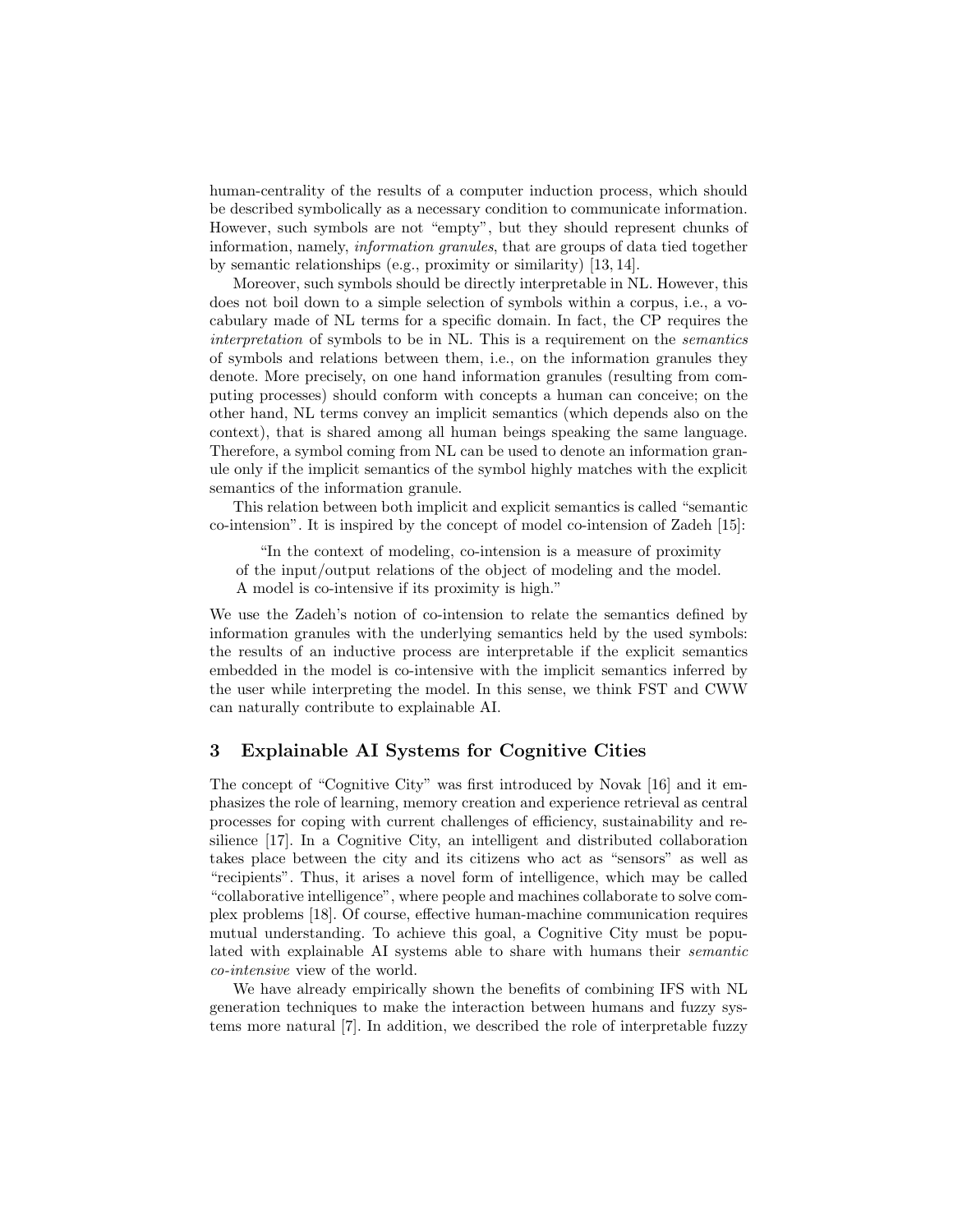systems in designing Cognitive Cities in [19]. In short, we created a new framework (see Fig. 2) where we combined (1) the so-called Linguistic Description of Complex Phenomena (LDCP) [20], which implements and enhances Zadeh's CTP, and (2) the NL generation pipeline proposed by Reiter and Dale [21].



Fig. 2. A Framework for building explainable AI systems in Cognitive Cities.

The framework consists of three main stages:

- 1. Data acquisition is made through both humans and machines. Raw data are pre-processed in accordance with the communicative goal, the user model, the knowledge source, and the discourse history.
- 2. Data analysis and interpretation is carried out by IFS which are carefully designed off-line. Notice that domain knowledge is embedded into linguistic rules which relate semantically co-intensive concepts taken from a corpus specific for the target application. They are in the core of the so-called Granular Linguistic Model of Phenomena (GLMP) which consists of a hierarchical network of perception mappings and computational perceptions defined by IFS. Moreover, the relevance calculation is the basis to generate customized messages. Only the most relevant pieces of information will be added to the final report.
- 3. The extracted knowledge (expressed in the form of linguistic pieces of information coming out of the so-called content determination stage) is presented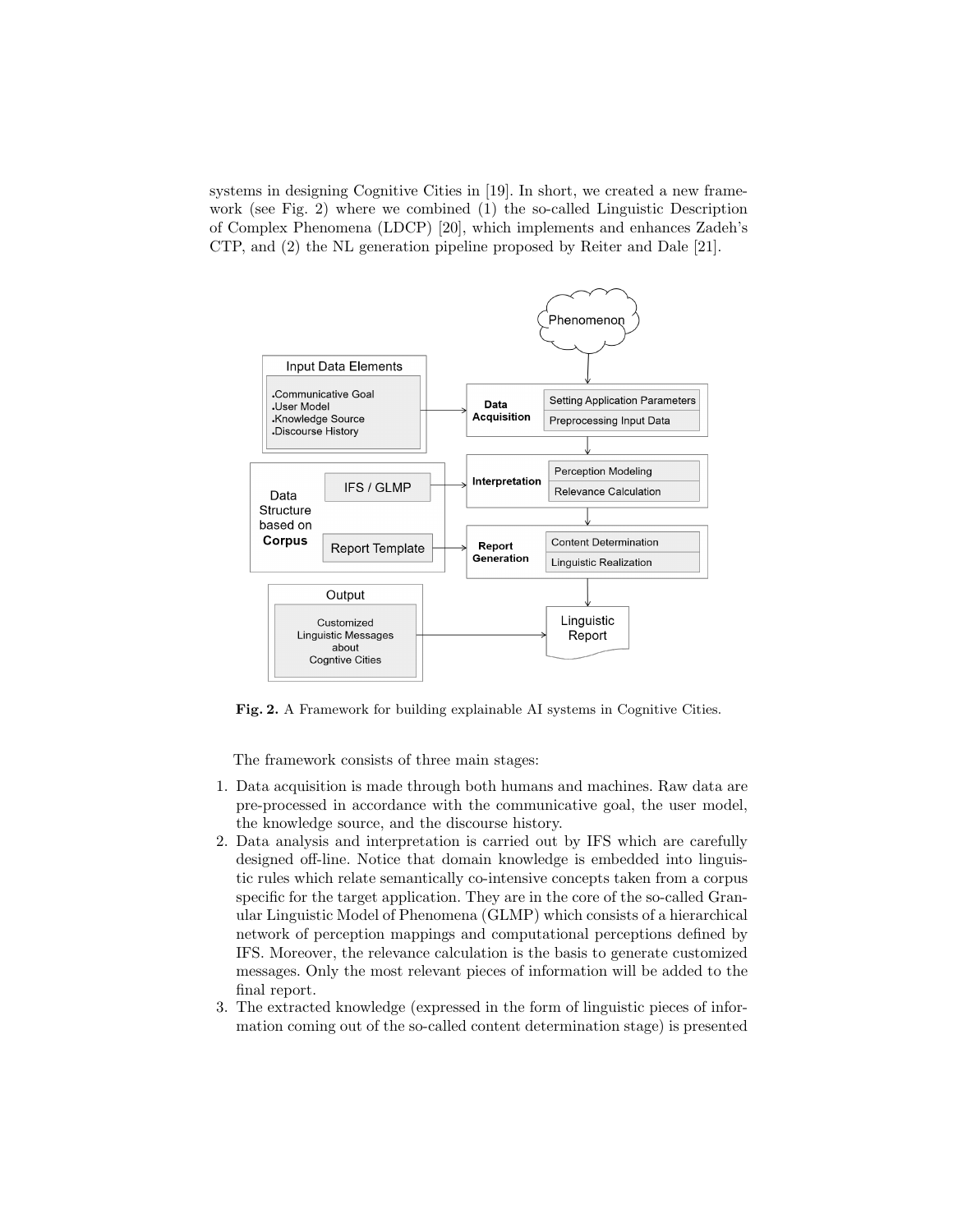to humans in NL (after document planning and careful computational linguistic realization which includes lexicalization, referring expression generation and aggregation).

We have already applied this framework  $(1)$  to provide citizens in Gijón (Spain) [19] with information related to the public bus transport; and (2) to provide citizens of European cities with details about their energy consumption [22]. Notice that the last work was carried out in the context of the NatConsumers Horizon2020 EU project<sup>3</sup>. In addition, the interested reader is referred to the R software package called rLDCP [23] which provides a first open-source implementation of this framework.

Let's introduce briefly how the framework sketched in Fig. 2 was implemented for one of the pilots in the NatConsumers project. Input data elements were as follows:

- Communicative goal. The main factors influencing residential energy consumption in European countries were identified in a previous study. Here, the goal was the automatic generation of linguistic advice for saving energy at home, remarking the main factors to consider and the main actions to carry out. Three kind of energy consumptions are considered: General, specific and standby consumptions.
- User model. We identified the target consumers who will receive the customized messages. Moreover, we classify consumers regarding both attitudinal and physical taxonomies which were previously defined by other partners in the project.
- Knowledge source. Information related to the energy consumption for each household involved in the project.
- Discourse history. The sequence of messages already generated for each specific consumer.

Fig. 3 shows a schematic excerpt of the IFS/GLMP described in [22]. On the one hand, the perception mappings (PM) at the lowest level of the hierarchy (e.g.,  $1PM_{CD}$ ) are implemented by strong fuzzy partitions with linguistic terms established in accordance with the corpus given for this application domain. Thus, we preserve interpretability at partition level. Then, PMs in upper levels  $(2PM)$  are implemented by fuzzy IF-THEN rule sets, also paying attention to interpretability constraints. For example,  $2PM_{RD}$  includes rules such as "IF Average Cluster Consumption is High AND Hourly Household Consumption is High THEN The Household Consumption is Similar to Other Households in the Same Cluster".

In addition, Fig. 3 includes some illustrative examples of sentences which were generated as instantiations of the related templates, after running the fuzzy inference process, for a specific case. Moreover, Fig. 4 depicts the final report generated for the same illustrative case. Notice that the report combines both NL texts and graphs with the aim of maximizing interpretability.

<sup>3</sup> H2020 Coordination and Support Action (CSA) [http://www.natconsumers.eu]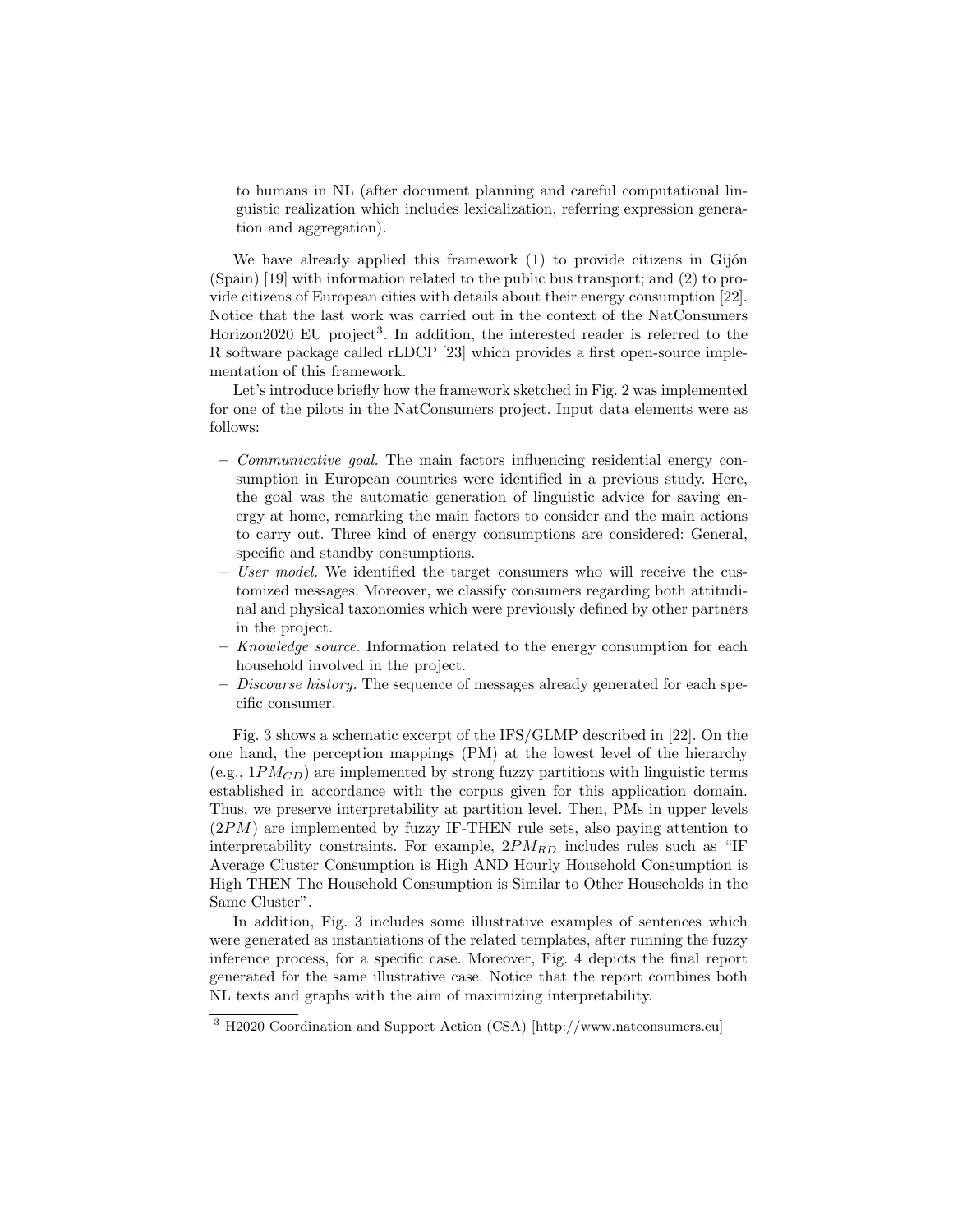





Fig. 4. Illustrative example of customized report for one of the anonymous households involved in the NatConsumers project.

## 4 Conclusions and Prospects

Taking profit of our previous background as designers of interpretable fuzzy systems, we have gone a step forward in the generation of explainable AI systems.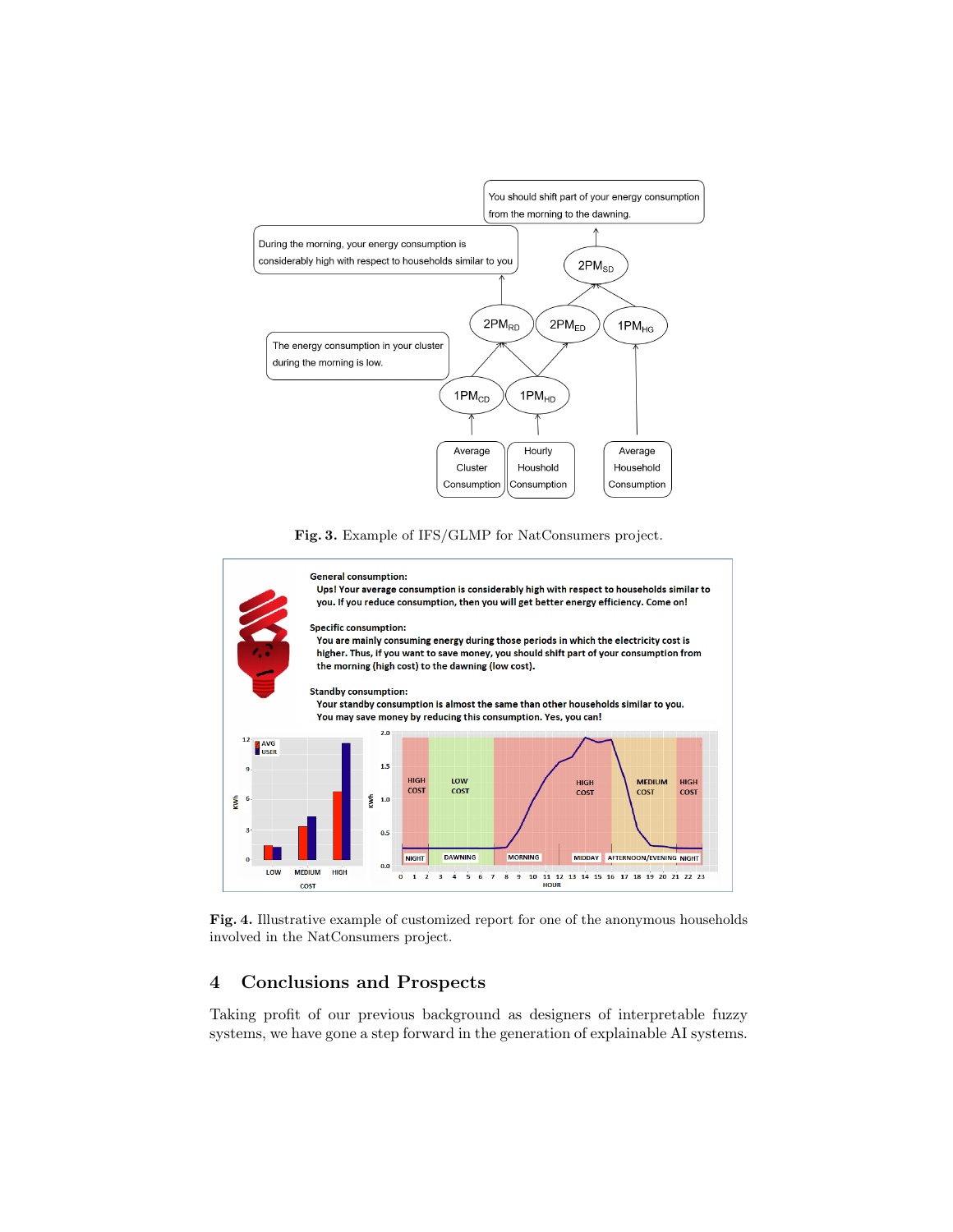They are ready to convey citizens with valuable knowledge (represented by NL texts) which is automatically extracted from data. Nevertheless, we are aware this is only a first step and a lot of work remains to do. For example, costeffectiveness, scalability or interface with other AI systems will turn up as key issues to address with the aim of applying our proposal universally in a cognitive city. In the short term, we plan to extend our framework with interactive dialog systems (endowed with argumentation theory approaches) which are likely to enhance the human-machine interaction capability of our explainable AI systems.

Results on applied research can be profitably used in theoretical research on interpretability. Roughly speaking, the results achieved on studying interpretability of fuzzy systems are mostly based on common-sense arguments and heuristic approaches [24]. This recently gave rise to some critical positions on the state-of-art [25], which stimulates new directions of investigation. From a theoretical viewpoint, research on comprehensibility can be cast into the field of communications between granular worlds, where agents are endowed with a granular representation of knowledge and want to communicate some information. In this abstract setting, several levels of representation of information can be established, from numerical (representing signals) to symbolic (representing terms), possibly passing through intermediate, hybrid levels. In this sense, Granular Computing could be intended as the cognitive bridge from the numerical reality to the symbolic world, where abstract relations emerge from specific dependencies. Namely, in analyzing the main theme of communication between granular worlds, the main properties of semantic communication could be investigated by using the tools offered by Granular Computing. Examples of these properties are imprecision, uncertainty, fuzziness or vagueness. All these properties are intimately connected with NL, and, traditionally, systematically removed in view of communicating information to machines and between machines. A lot of work has already been done in literature, by the definition of theories like Possibility Theory [26], Precisiated NL [27] or the theory of Z-numbers [28]. Yet, there is large room for further research, especially if aimed at giving computational solutions, i.e., solutions that can be translated into computer programs.

## Acknowledgements

This work was supported by TIN2014-56633-C3-3-R (ABS4SOWproject) from the Spanish "Ministerio de Economía y Competitividad". Financial support from the Xunta de Galicia (Centro singular de investigación de Galicia accreditation 2016-2019) and the European Union (European Regional Development Fund - ERDF), is gratefully acknowledged.

#### References

1. Zadeh, L.A.: From computing with numbers to computing with words - From manipulation of measurements to manipulation of perceptions. IEEE Transactions on Circuits and Systems I: Fundamental Theory and Applications 46(1) (1999) 105–119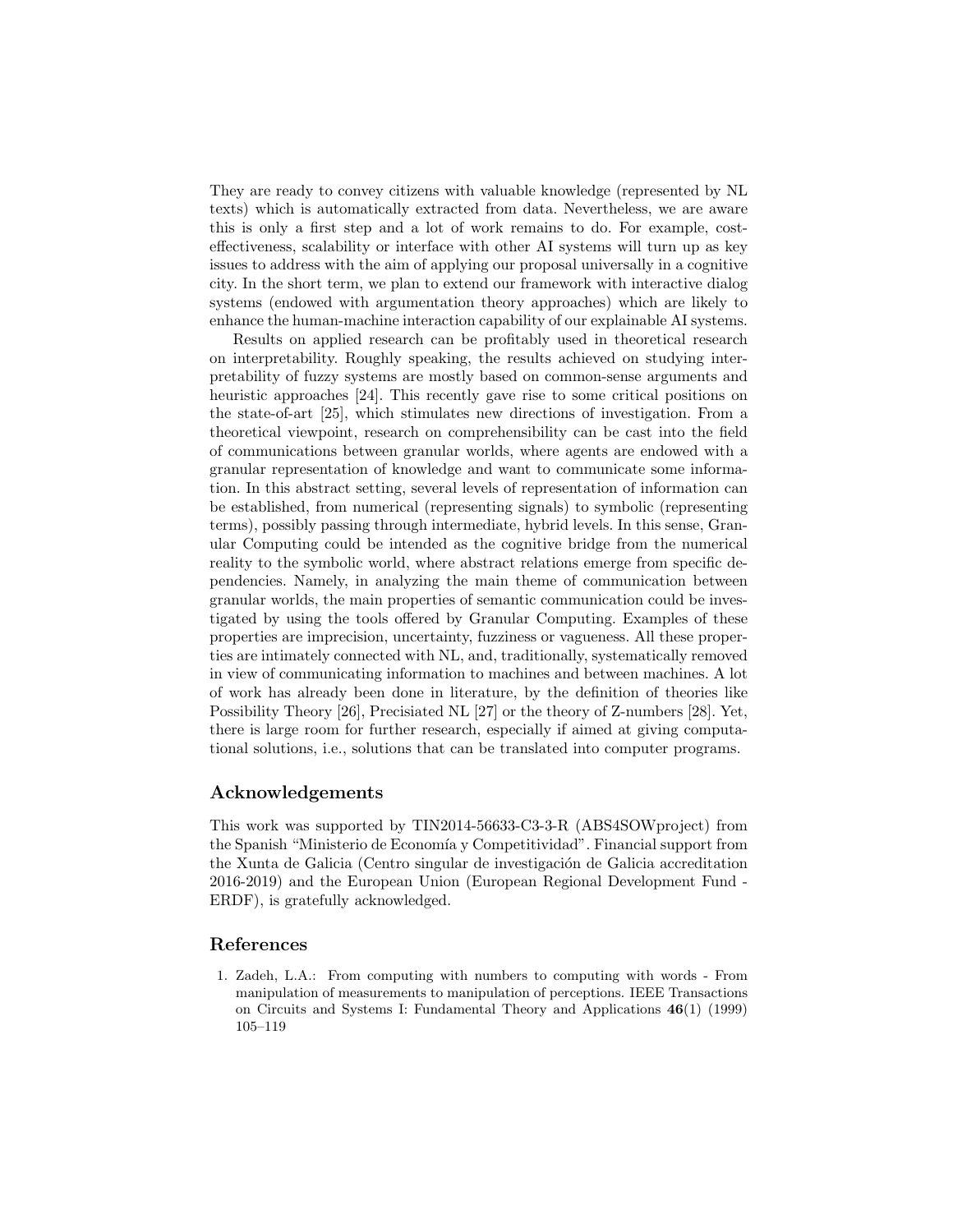- 2. Zadeh, L.A.: A new direction in AI: toward a computational theory of perceptions. Artificial Intelligence Magazine 22(1) (2001) 73–84
- 3. Zadeh, L.A.: Fuzzy sets. Information and Control 8(3) (1965) 338–353
- 4. Alonso, J.M., Castiello, C., Lucarelli, M., Mencar, C.: Modeling interpretable fuzzy rule-based classifiers for medical decision support. In: Medical Applications of Intelligent Data Analysis: Research Avancements. IGI GLOBAL (2012) 255–272
- 5. Trillas, E., Eciolaza, L.: Fuzzy Logic: An Introductory Course for Engineering Students. Springer (2015)
- 6. Bargiela, A., Pedrycz, W.: Human-Centric Information Processing Through Granular Modelling. Studies in Computational Intelligence. Springer, Berlin, Heidelberg (2009)
- 7. Alonso, J.M., Ramos-Soto, A., Reiter, E., van Deemter, K.: An exploratory study on the benefits of using natural language for explaining fuzzy rule-based systems. In: IEEE International Conference on Fuzzy Systems (FUZZ-IEEE), Naples, Italy (2017) 1–6 http://dx.doi.org/10.1109/FUZZ-IEEE.2017.8015489.
- 8. Gunning, D.: Explainable Artificial Intelligence (XAI). Technical report, Defense Advanced Research Projects Agency (DARPA), Arlington, USA (2016) DARPA-BAA-16-53.
- 9. Goodfellow, I., Bengio, Y., Courville, A.: Deep Learning. MIT Press (2016) http://www.deeplearningbook.org.
- 10. Finger, M., Portmann, E.: What Are Cognitive Cities? In Portmann, E., Finger, M., eds.: Towards Cognitive Cities. Volume 63 of Studies in Systems, Decision and Control. Springer International Publishing (2016) 1–11
- 11. Halliday, M.A.K., Matthiessen, M.I.M.: Construing Experience through Meaning: A Language-based Approach to Cognition. Continuum (1999)
- 12. Michalski, R.S.: A theory and methodology of inductive learning. Artificial Intelligence 20(2) (1983) 111–161
- 13. Zadeh, L.A.: Toward a theory of fuzzy information granulation and its centrality in human reasoning and fuzzy logic. Fuzzy Sets and Systems  $90(2)$  (1997) 111–127
- 14. Bargiela, A., Pedrycz, W.: Granular computing: an introduction. Kluwer Academic Publishers (2003)
- 15. Zadeh, L.A.: Is there a need for fuzzy logic? Information Sciences 178(13) (2008) 2751–2779
- 16. Novak, M.: Cognitive Cities. In: Intelligent Environments. Elsevier (1997) 386–420
- 17. Mostashari, A., Arnold, F., Mansouri, M., Finger, M.: Cognitive cities and intelligent urban governance. Network Industries Quarterly 13(3) (2011) 4–7
- 18. Epstein, S.L.: Wanted: Collaborative intelligence. Artificial Intelligence 221 (4 2015) 36–45
- 19. Alonso, J.M., Castiello, C., Mencar, C.: The role of interpretable fuzzy systems in designing cognitive cities. In Portmann, E., Seising, R., Tabachi, M., eds.: Designing Cognitive Cities: Linking Citizens to Computational Intelligence to Make Efficient, Sustainable and Resilient Cities a Reality. Studies in Systems, Decision and Control. Springer Verlag (2017) 1–21
- 20. Trivino, G., Sugeno, M.: Towards linguistic descriptions of phenomena. International Journal of Approximate Reasoning 54 (2013) 22–34
- 21. Reiter, E., Dale, R.: Building natural language generation systems. Cambridge University Press (2000)
- 22. Conde-Clemente, P., Alonso, J.M., Trivino, G.: Towards automatic generation of linguistic advice for saving energy at home. Soft Computing (2016) 1–15 http://dx.doi.org/10.1007/s00500-016-2430-5.